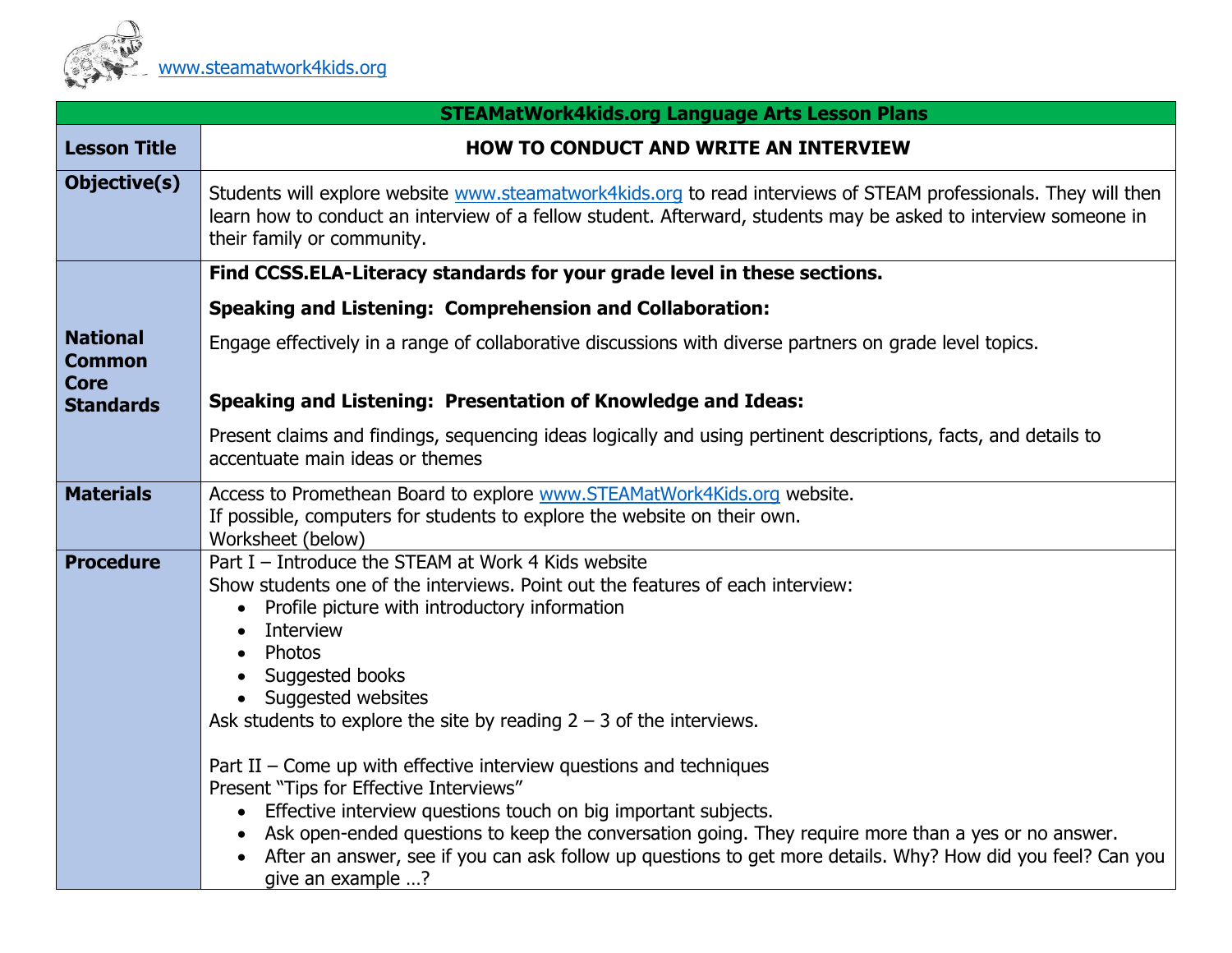

• Ask questions that show you were listening and that you care about the interviewee. Make eye contact, nod, listen, and let them have time to think and speak.

Brainstorm good interview questions with your students.

Some question starters might be:

- $\triangleright$  What would happen if ...
- $\triangleright$  Tell me about ...
- $\triangleright$  I wonder ...
- $\triangleright$  What would you do ...
- $\triangleright$  What do you think about ...
- $\triangleright$  How can we ...
- $\triangleright$  In what way ...
- $\triangleright$  How did you ...

You can look at the list of Story Corps questions at the end of this lesson plan for more good questions.

Hand out the Interview Worksheet below. Ask students to write down 8 questions they might use to conduct their interview. They will not need that many, but some questions may not elicit much response, so it's good to have backup questions.

Part III – Put students in pairs to interview each other.

If you have an odd number of students you can make one group a trio, or you can pair with the student who will interview you and you will interview them. You can ask students to jot down notes, or allow them to record the interview on their laptop. Using both handwritten notes and audio recording is a good practice.

- Give "Student 1" 15-20 minutes to interview "Student 2."
- Give "Student 2" 15-20 minutes to interview "Student 1."

Part IV – Ask students to organize the information they got. For younger students, interviews can be organized chronologically. When she was a baby, when she started school, what happened last year, etc. Another way to organize is to list their favorite things.

Older students should focus on what is really important. Was there something that kept coming up in the interview? What was their interviewee most excited to talk about? Students may need to ask further questions once they've determined what the theme of the interview will be.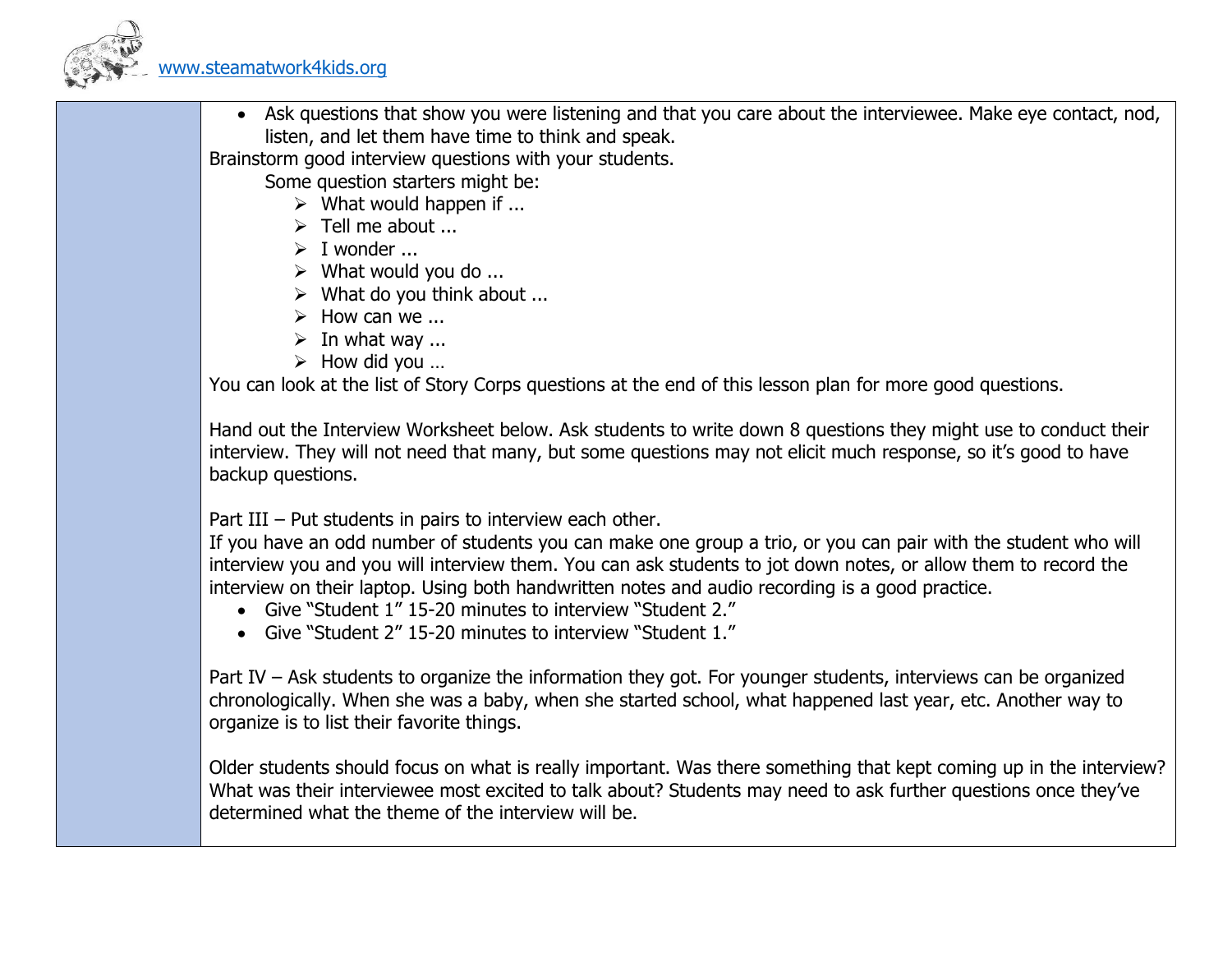

[www.steamatwork4kids.org](http://www.steamatwork4kids.org/)

Story Corps Questions (in case you get stuck for questions)

### **Great Questions List**

- What do you want to be when you grow up?
- What are your goals for this year?
- What do you like best about yourself?
- What's something people wouldn't know about you just from looking at you?
- Tell a story about someone who has had a significant impact on your life.
- Tell a story about a place that is important to you. Paint a picture of the place and talk about why it's important to you.
- Tell a story about an accomplishment or event from your past that had a significant impact on you.
- Tell us a story that says something important about who you are.

The lessons we take from failure can be fundamental to later successes. Recount an incident or time when you experienced failure. How did it affect you, and what did you learn from the experience?

Reflect on a time when you challenged a belief or idea. What prompted you to act? Would you make the same decision again?

Describe a problem you've solved or a problem you'd like to solve. It can be an intellectual challenge, a research query, an ethical dilemma – anything that is of personal importance, no matter the scale. Explain its significance to you and what steps you took or could take to solve it.

#### **Questions for Peer Interviews**

- What is the hardest thing you have ever had to do?
- What are you proudest of in your life?
- Who has had the biggest influence on your life and how?

## **Questions to Ask Teachers**

- Do you believe that this is a good school? Why or why not?
- Tell us a story that shows what you find most challenging/rewarding about being a teacher. Have you ever thought about changing your career? If so, why didn't you?
- How is this school different from or similar to the school you went to growing up?
- Tell us about a student who had a significant impact on you.
- What do you know now that you wish you had known on your first day as a teacher?
- Tell us a story about your biggest success in school.
- Tell us a story that illustrates what you're trying to learn to do better as a teacher?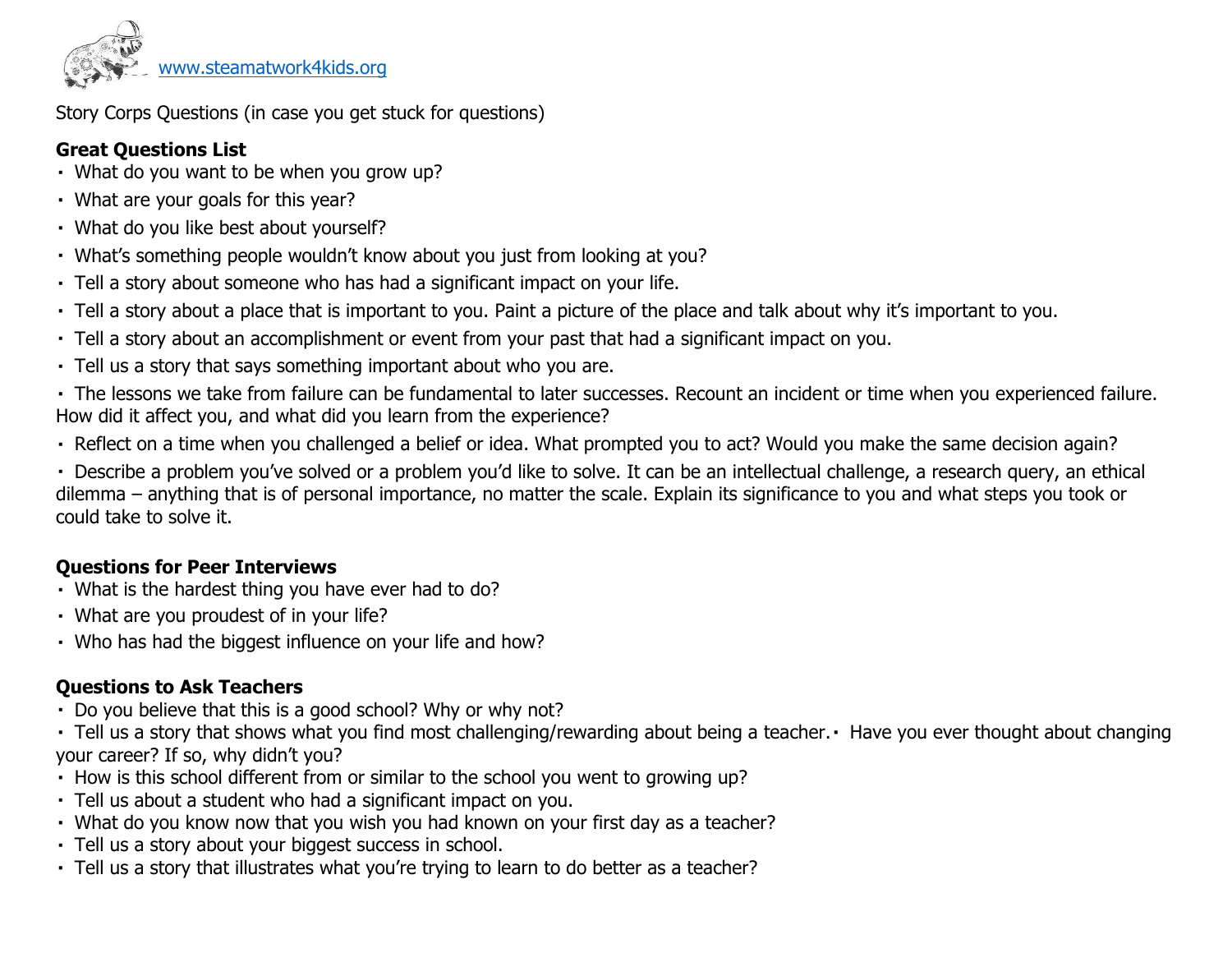

[www.steamatwork4kids.org](http://www.steamatwork4kids.org/)

- If you could tell your students something about you that they wouldn't know otherwise, what would it be?
- $\cdot$  How do you want your students to remember you?
- Are there any words of wisdom you'd like to pass along to us?

#### **More Suggested Questions for Family or Community Members**

- What was the happiest moment of your life? The saddest?
- Who has been the biggest influence on your life?
- What lessons did you learn?
- What are you proudest of in your life?
- How has your life been different from what you'd imagined?
- Who are your best friends? What are they like?
- Tell me a story about the best teacher you ever had.
- Can you tell us a story about any cultural traditions observed by your family and help us understand why they are important?
- Tell us a story about your biggest success in school.
- Tell a story about what you learned from your biggest failure in school.
- Are there any words of wisdom you'd like to pass along to us?
- Do you have any favorite stories about…?
- What was it like where you grew up? What was your childhood like?
- What were your parents like?
- If you could do everything again, what would you do differently?
- Have you ever had your heart broken? Have you ever broken a heart?
- Can you tell me about your religious beliefs/spiritual beliefs?
- Tell the story of the circumstances that prompted your family's decision to immigrate to the United States.
- What were your first impressions of this country?
- How would you describe your initial living arrangements?
- What was it like where you grew up?
- What are your best memories? Worst memories?
- What is your ethnic background? What do you know about your ethnic background?
- Where are your parents from? Have they told you any stories about growing up or living where they're from?
- What are classic family stories? Songs? Jokes?
- What are the most important lessons you've learned in life?
- What are you proudest of in your life? Why?
- If you could any other type of job, what would it be? Why?
- What are your dreams for me?
- How would you like to be remembered?